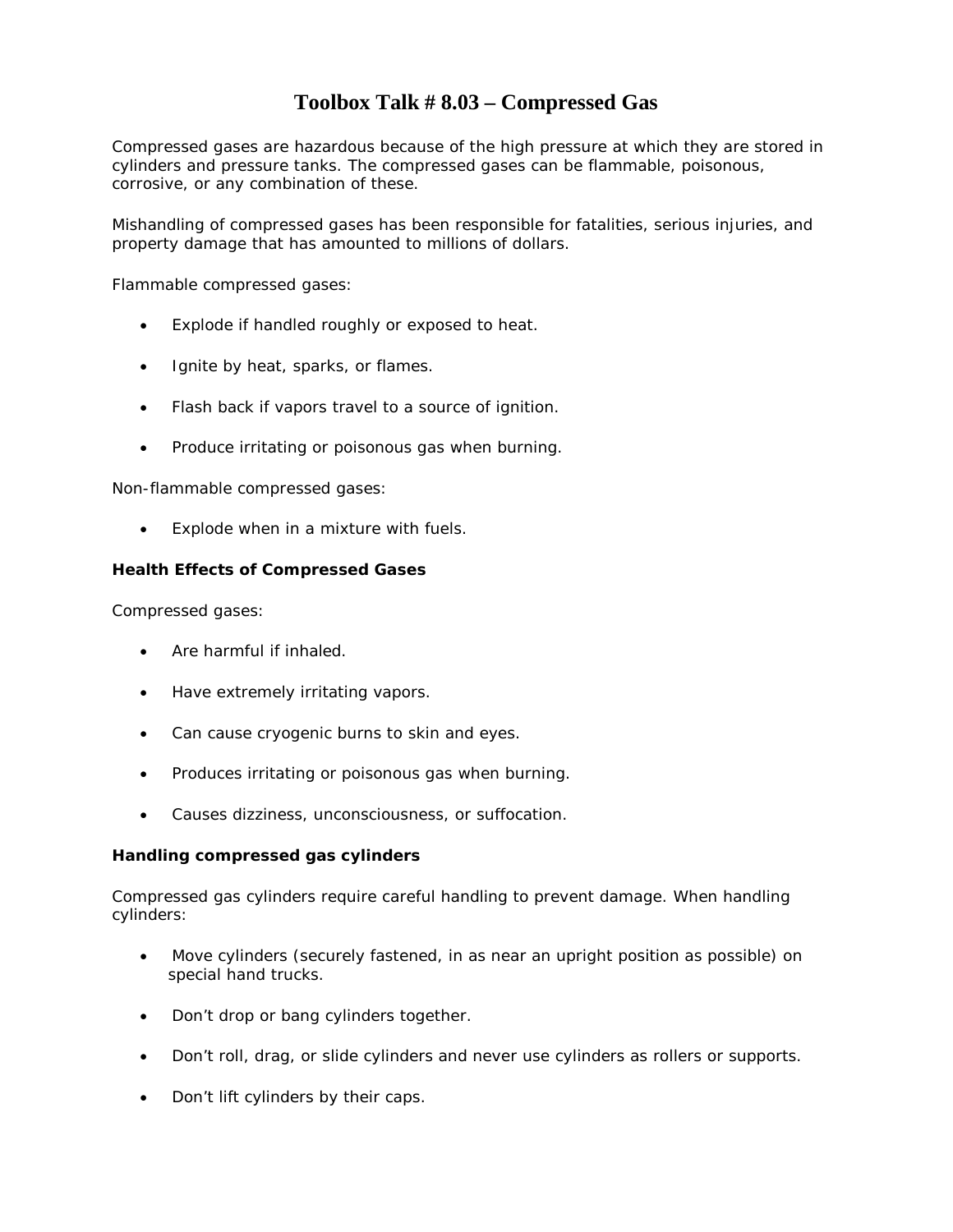- Don't use magnets to lift cylinders.
- Cradles or platforms can be used to lift cylinders only if the cylinder was manufactured with lifting attachments.

### **Compressed Gas Storage**

Some general guidelines in storing compressed gas cylinders include:

- Store cylinders in an upright position.
- Storing the cylinders in a safe, dry, well-ventilated place that is clean and free of combustible material.
- Avoiding areas where cylinders can be knocked down or damaged.
- Storing the cylinders in a position that ensures that the safety relief device is always in direct contact with the cylinder's vapor space.
- Store oxygen CGCs at least 20 feet from flammables or combustibles, or separate them by a 5 foot, fire-resistant barrier.